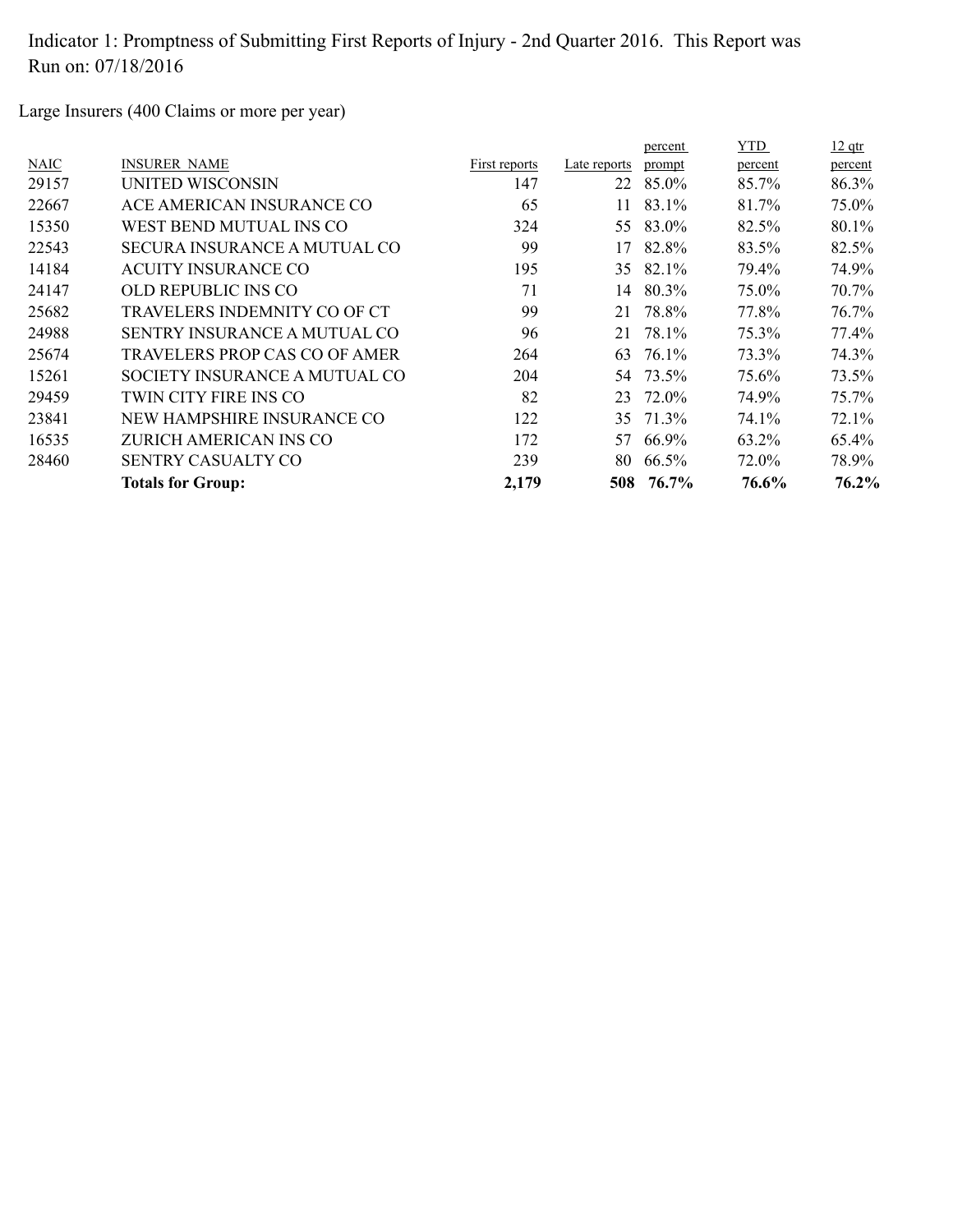Medium Size Insurers (65 -399 Claims or more per year)

|             |                                         |                      |                | percent  | <b>YTD</b> | $12$ qtr |
|-------------|-----------------------------------------|----------------------|----------------|----------|------------|----------|
| <b>NAIC</b> | <b>INSURER NAME</b>                     | <b>First reports</b> | Late reports   | prompt   | percent    | percent  |
| 22659       | <b>INDIANA INSURANCE CO</b>             | 8                    | $\theta$       | 100.0%   | 94.1%      | 54.7%    |
| 11527       | LEAGUE OF WIS MUNICIPALITIES MUTUA      | 28                   | 2              | 92.9%    | 92.2%      | 92.0%    |
| 19445       | NATIONAL UNION FIRE INS CO OF PITTSB    | 36                   | 3              | 91.7%    | 91.0%      | 85.0%    |
| 13935       | FEDERATED MUTUAL INS CO                 | 19                   | 1              | 94.7%    | 90.7%      | 92.2%    |
| 23035       | LIBERTY MUTUAL FIRE INS CO              | 31                   | $\overline{3}$ | 90.3%    | 90.6%      | 83.7%    |
| 11374       | <b>SFM MUTUAL INS CO</b>                | 48                   | 6              | 87.5%    | 90.0%      | 87.5%    |
| 11371       | <b>GREAT WEST CASUALTY CO</b>           | 22                   | 3              | 86.4%    | 89.3%      | 79.9%    |
| 14303       | <b>INTEGRITY MUTUAL INS CO</b>          | 33                   | 3              | 90.9%    | 89.0%      | 88.1%    |
| 21458       | <b>EMPLOYERS INSURANCE CO OF WAUSAU</b> | 29                   | $\overline{4}$ | 86.2%    | 88.0%      | 81.4%    |
| 10166       | ACCIDENT FUND INS CO OF AMERICA         | 34                   | 4              | 88.2%    | 87.1%      | 88.6%    |
| 19275       | AMERICAN FAMILY MUTUAL INS CO           | 28                   | 5              | 82.1%    | 86.9%      | 74.8%    |
| <b>SI</b>   | DEPT OF ADMINISTRATION                  | 78                   | 7              | 91.0%    | 86.7%      | 81.6%    |
| 25666       | TRAVELERS INDEMNITY CO OF AMERICA       | 15                   | 2              | 86.7%    | 85.7%      | 77.0%    |
| 21407       | <b>EMCASCO INSURANCE CO</b>             | 72                   | 11             | 84.7%    | 85.6%      | 86.8%    |
| 15377       | WESTERN NATIONAL MUTUAL INS CO          | 33                   | $\overline{4}$ | 87.9%    | 84.4%      | 82.6%    |
| 13986       | FRANKENMUTH MUTUAL INS CO               | 21                   | 4              | 81.0%    | 84.1%      | 86.2%    |
| 24554       | XL INSURANCE AMERICA INC                | 17                   | 2              | 88.2%    | 83.3%      | 72.5%    |
| 24830       | CITIES & VILLAGES MUTUAL INS CO         | 12                   | 3              | 75.0%    | 82.9%      | 82.3%    |
| 13021       | UNITED FIRE & CASUALTY CO               | 20                   | $\overline{2}$ | 90.0%    | 81.8%      | 71.8%    |
| 10677       | CINCINNATI INSURANCE CO                 | 37                   | 8              | 78.4%    | 81.2%      | 73.9%    |
| 40142       | AMERICAN ZURICH INS CO                  | 78                   | 15             | 80.8%    | 79.7%      | 71.0%    |
| <b>SI</b>   | <b>CITY OF MILWAUKEE</b>                | 86                   | 21             | 75.6%    | 78.0%      | 78.8%    |
| 31895       | AMERICAN INTERSTATE INS CO              | 19                   | 5 <sup>5</sup> | 73.7%    | 77.8%      | 72.6%    |
| 24449       | REGENT INSURANCE CO                     | 49                   | 10             | 79.6%    | 77.2%      | 71.7%    |
| 25402       | <b>EMPLOYERS ASSURANCE CORP</b>         | 32                   |                | 6 81.3%  | 76.0%      | 73.4%    |
| <b>SI</b>   | <b>KOHLER CO</b>                        | 24                   | 7              | 70.8%    | 75.5%      | 70.5%    |
| 18988       | <b>AUTO OWNERS INS CO</b>               | 28                   | 8              | 71.4%    | 74.2%      | 80.4%    |
| 19429       | <b>INSURANCE CO OF STATE OF PA</b>      | 30                   | 8              | 73.3%    | 73.9%      | 68.0%    |
| 19950       | WILSON MUTUAL INS CO                    | 31                   | 6              | 80.6%    | 73.8%      | 74.9%    |
| 29424       | HARTFORD CASUALTY INS CO                | 7                    | 2              | 71.4%    | 73.3%      | 76.8%    |
| 15091       | <b>RURAL MUTUAL INS CO</b>              | 67                   | 15             | 77.6%    | 73.3%      | 74.5%    |
| 11150       | ARCH INSURANCE CO                       | 20                   |                | 5 75.0%  | 72.9%      | 76.4%    |
| 23434       | MIDDLESEX INSURANCE CO                  | 71                   |                | 22 69.0% | 71.1%      | 74.8%    |
| 20702       | ACE FIRE UNDERWRITERS INSURANCE CO      | 153                  |                | 47 69.3% | 70.8%      | 72.6%    |
| 18767       | CHURCH MUTUAL INSURANCE CO              | 24                   |                | 6 75.0%  | 69.2%      | 60.9%    |
| 19259       | SELECTIVE INS CO OF SOUTH CAROLINA      | 21                   |                | 10 52.4% | 69.0%      | 51.3%    |
| <b>SI</b>   | FEDERAL EXPRESS CORPORATION             | 14                   |                | 3 78.6%  | 68.9%      | 66.7%    |
| SI          | MILWAUKEE BOARD OF SCHOOL DIR           | 62                   |                | 24 61.3% | 68.1%      | 68.2%    |
| 12262       | PENN MFRS ASSOCIATION INS CO            | 13                   |                | 4 69.2%  | 68.0%      | 62.0%    |
| 42404       | <b>LIBERTY INSURANCE CORP</b>           | 34                   | 10             | 70.6%    | 65.8%      | 73.3%    |
| 26271       | ERIE INSURANCE EXCHANGE                 | 46                   | 18             | 60.9%    | 65.7%      | 77.2%    |
| 37885       | XL SPECIALTY INSURANCE COMPANY          | 36                   |                | 14 61.1% | 63.6%      | 66.3%    |
| 23817       | ILLINOIS NATIONAL INS CO                | 48                   |                | 20 58.3% | 63.4%      | 65.8%    |
| 15105       | SAFETY NATIONAL CASUALTY CORP           | 25                   |                | 10 60.0% | $60.0\%$   | 69.9%    |
| 20397       | VIGILANT INSURANCE CO                   | 17                   | 7              | 58.8%    | $60.0\%$   | 66.1%    |
| 20281       | FEDERAL INSURANCE CO                    | 21                   |                | 7 66.7%  | $60.0\%$   | 58.8%    |
| 14176       | HASTINGS MUTUAL INS CO                  | 34                   |                | 14 58.8% | 59.0%      | 51.6%    |
| 31534       | CITIZENS INSURANCE CO OF AMERICA        | 12                   |                | 6 50.0%  | 57.1%      | 68.7%    |
|             |                                         |                      |                |          |            |          |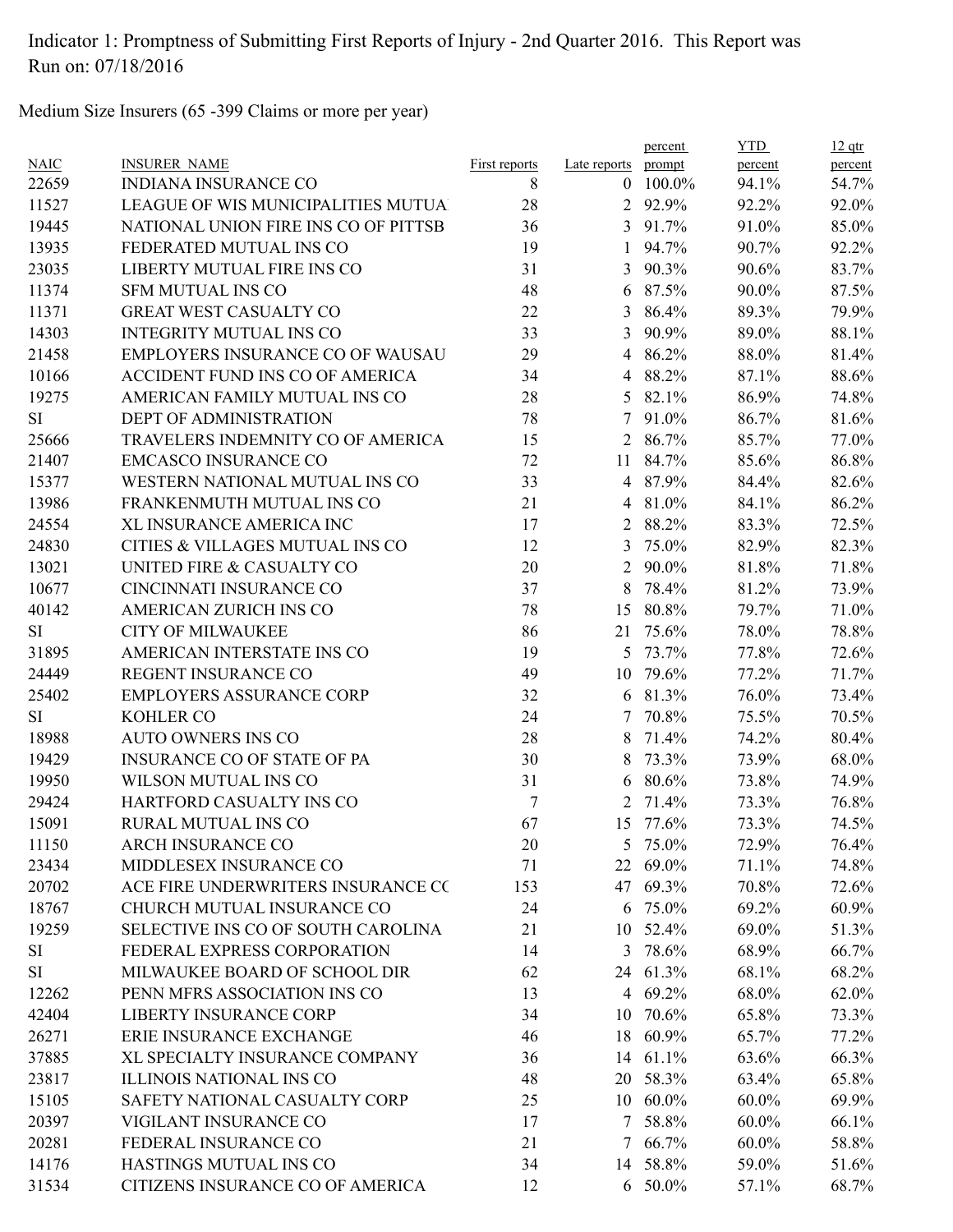Medium Size Insurers (65 -399 Claims or more per year)

|             | <b>Totals for Group:</b>     | 1,825         |              | 467 74.4% | $75.2\%$   | 75.0%    |
|-------------|------------------------------|---------------|--------------|-----------|------------|----------|
| 33600       | L M INSURANCE CORP           | 30            | 19.          | 36.7%     | $46.2\%$   | 53.3%    |
| <b>SI</b>   | <b>CITY OF MADISON</b>       | 36            | 20           | 44.4%     | 47.0%      | 63.0%    |
| <b>SI</b>   | UW-SYSTEM ADMINISTRATION     | 21            |              | 12 42.9%  | 51.9%      | 64.1%    |
| 20494       | <b>TRANSPORTATION INS CO</b> |               | 9            | 40.0%     | 55.0%      | 70.4%    |
| <b>NAIC</b> | <b>INSURER NAME</b>          | First reports | Late reports | prompt    | percent    | percent  |
|             |                              |               |              | percent   | <b>YTD</b> | $12$ qtr |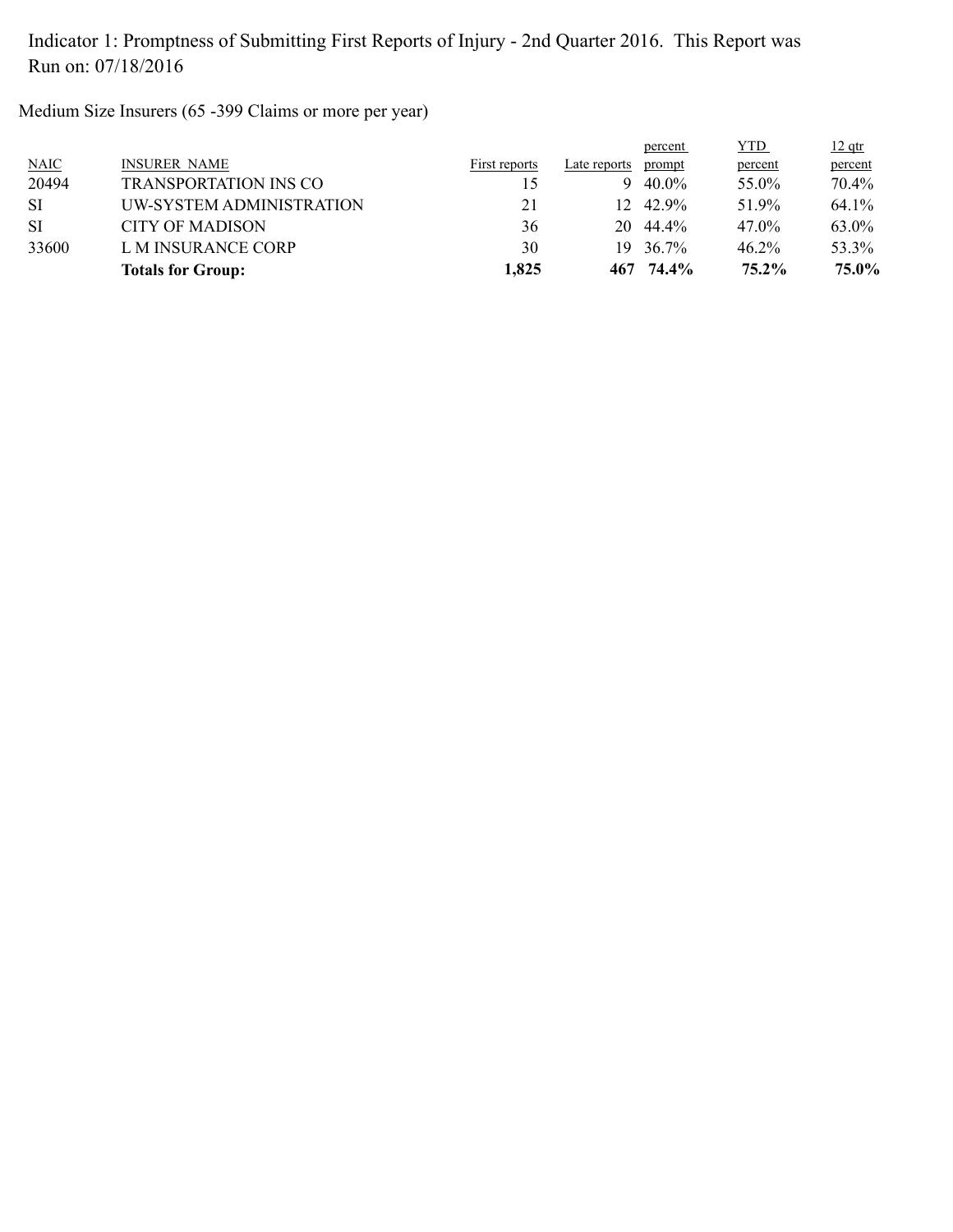Small Size Insurers (Less than 65 Claims per year)

|             |                                    |                         |                | percent         | <b>YTD</b> | $12$ qtr |
|-------------|------------------------------------|-------------------------|----------------|-----------------|------------|----------|
| <b>NAIC</b> | <b>INSURER NAME</b>                | First reports           | Late reports   | prompt          | percent    | percent  |
| <b>SI</b>   | FEDEX FREIGHT INC                  | 11                      | $\theta$       | 100.0%          | 100.0%     | 96.0%    |
| <b>SI</b>   | <b>MARTEN TRANSPORT LTD</b>        | $\boldsymbol{0}$        |                | $0.0\%$         | 100.0%     | 92.1%    |
| <b>SI</b>   | <b>COLUMBIA ST MARY'S INC</b>      | 5                       | $\theta$       | 100.0%          | 100.0%     | 91.9%    |
| 12305       | ACCIDENT FUND NATIONAL INS CO      | 22                      | $\mathbf{1}$   | 95.5%           | 97.2%      | 91.1%    |
| <b>SI</b>   | SSM HEALTH CARE OF WISCONSIN INC   | 13                      | 1              | 92.3%           | 92.0%      | 91.0%    |
| 12006       | DISTRICTS MUTUAL INS               | 11                      | 3              | 72.7%           | 80.0%      | 89.8%    |
| <b>SI</b>   | <b>USF HOLLAND INC</b>             | 4                       |                | 75.0%           | 94.4%      | 88.7%    |
| 24112       | WESTFIELD INSURANCE CO             | 9                       | 3              | 66.7%           | 84.2%      | 88.6%    |
| <b>SI</b>   | THE VOLLRATH COMPANY LLC           | $\overline{\mathbf{3}}$ | 1              | 66.7%           | 55.6%      | 88.4%    |
| 33588       | FIRST LIBERTY INS CORP             | 3                       | $\theta$       | 100.0%          | 85.7%      | 87.0%    |
| 12304       | ACCIDENT FUND GENERAL INSURANCE C  | 12                      | $\overline{2}$ | 83.3%           | 85.0%      | 85.9%    |
| 20109       | <b>BITCO NATIONAL INS CO</b>       | 4                       | $\theta$       | 100.0%          | 100.0%     | 84.3%    |
| 10351       | FIRST DAKOTA INDEMNITY COMPANY     | 6                       |                | 83.3%           | 77.3%      | 84.2%    |
| 32700       | <b>OWNERS INS CO</b>               | 7                       | 1              | 85.7%           | 77.8%      | 84.2%    |
| 20508       | VALLEY FORGE INS CO                | 9                       | 2              | 77.8%           | 83.3%      | 83.9%    |
| 36463       | DISCOVER PROPERTY & CASUALTY INSUF | 0                       | $\theta$       | $0.0\%$         | 100.0%     | 83.7%    |
| <b>SI</b>   | JOY GLOBAL SURFACE MINING INC      | 3                       |                | 66.7%           | 57.1%      | 83.6%    |
| 34789       | 21ST CENTURY CENTENNIAL INS CO     | 28                      | 3              | 89.3%           | 87.5%      | 83.6%    |
| <b>SI</b>   | <b>BRUNSWICK CORPORATION</b>       | $\overline{c}$          | $\theta$       | 100.0%          | 83.3%      | 83.1%    |
| 43575       | INDEMNITY INSURANCE CO OF NORTH AN | 6                       | 2              | 66.7%           | 70.0%      | 82.9%    |
| <b>SI</b>   | <b>CITY OF KENOSHA</b>             | 3                       | $\theta$       | 100.0%          | 80.0%      | 82.9%    |
| 21261       | ELECTRIC INSURANCE CO              | 6                       | $\theta$       | 100.0%          | 100.0%     | 81.9%    |
| 26956       | WIS COUNTY MUTUAL INS CORP         | 9                       | $\theta$       | 100.0%          | 90.5%      | 81.7%    |
| 26042       | WAUSAU UNDERWRITERS INS CO         | $\overline{2}$          |                | 50.0%           | 80.0%      | 81.1%    |
| 21415       | <b>EMPLOYERS MUTUAL CAS CO</b>     | 9                       |                | 4 55.6%         | 63.0%      | 81.0%    |
| <b>SI</b>   | <b>TARGET CORP (STORES)</b>        | 9                       | 1              | 88.9%           | 75.0%      | 80.9%    |
| 36234       | PREFERRED PROFESSIONAL INS CO      | 12                      | 4              | 66.7%           | 68.4%      | 80.2%    |
| 13692       | DONEGAL MUTUAL INS CO              | 12                      |                | 91.7%           | 92.0%      | 80.0%    |
| 26069       | WAUSAU BUSINESS INS CO             | 1                       | $\theta$       | 100.0%          | 100.0%     | 80.0%    |
| 23043       | LIBERTY MUTUAL INS CO              | $\overline{2}$          | $\theta$       | 100.0%          | 80.0%      | 80.0%    |
| <b>SI</b>   | <b>KWIK TRIP INC</b>               | 13                      |                | 4 69.2%         | 76.5%      | 79.9%    |
| 24228       | PEKIN INSURANCE CO                 | 9                       | $\mathbf{I}$   | 88.9%           | 77.3%      | 79.6%    |
| SI.         | NEWPAGE WISCONSIN SYSTEM INC       | 0                       |                | $0\quad 0.0\%$  | $0.0\%$    | 78.7%    |
| 19410       | COMMERCE & INDUSTRY INS CO         | 9                       |                | 4 55.6%         | 77.3%      | 76.6%    |
| 10998       | MICHIGAN COMMERCIAL INS MUTUAL     |                         |                | $1 \t0.0\%$     | $0.0\%$    | 76.0%    |
| 19682       | HARTFORD FIRE INSURANCE CO         | $\theta$                |                | $0.0\%$         | $0.0\%$    | 74.6%    |
| 11250       | <b>COMMUNITY INS CORP</b>          | 5                       |                | $0$ 100.0%      |            | 74.0%    |
|             |                                    |                         |                |                 | 82.6%      |          |
| 28258       | CONTINENTAL INDEMNITY COMPANY      | 10                      | 5.             | 50.0%           | 53.3%      | 73.1%    |
| 37257       | PRAETORIAN INS CO                  | 11                      |                | 2 81.8%         | 88.2%      | 72.8%    |
| <b>SI</b>   | CNH AMERICA LLC                    | 7                       |                | 5 28.6%         | 61.5%      | 72.7%    |
| <b>SI</b>   | MILWAUKEE TRANSPORT SERVICES INC   | 8                       |                | 1 87.5%         | 81.3%      | 71.6%    |
| 25143       | STATE FARM FIRE & CASUALTY CO      | 13                      |                | 6 53.8%         | 54.2%      | 71.2%    |
| 39217       | QBE INSURANCE CORPORATION          | 3                       |                | $1\quad 66.7\%$ | 75.0%      | 71.1%    |
| 19038       | TRAVELERS CASUALTY & SURETY CO     | 9                       |                | 1 88.9%         | 70.0%      | 70.6%    |
| SI          | <b>ASCENSION HEALTH</b>            | $\theta$                |                | $0\quad 0.0\%$  | $0.0\%$    | 70.0%    |
| 24414       | <b>GENERAL CAS CO OF WI</b>        | 13                      |                | 5 $61.5\%$      | 64.7%      | 67.5%    |
| 25615       | <b>CHARTER OAK FIRE INS CO</b>     | 10                      |                | 2 80.0%         | 75.0%      | 67.4%    |
| 26247       | AMERICAN GUARANTEE & LIABILITY INS | 11                      |                | 6 45.5%         | 56.0%      | 66.7%    |